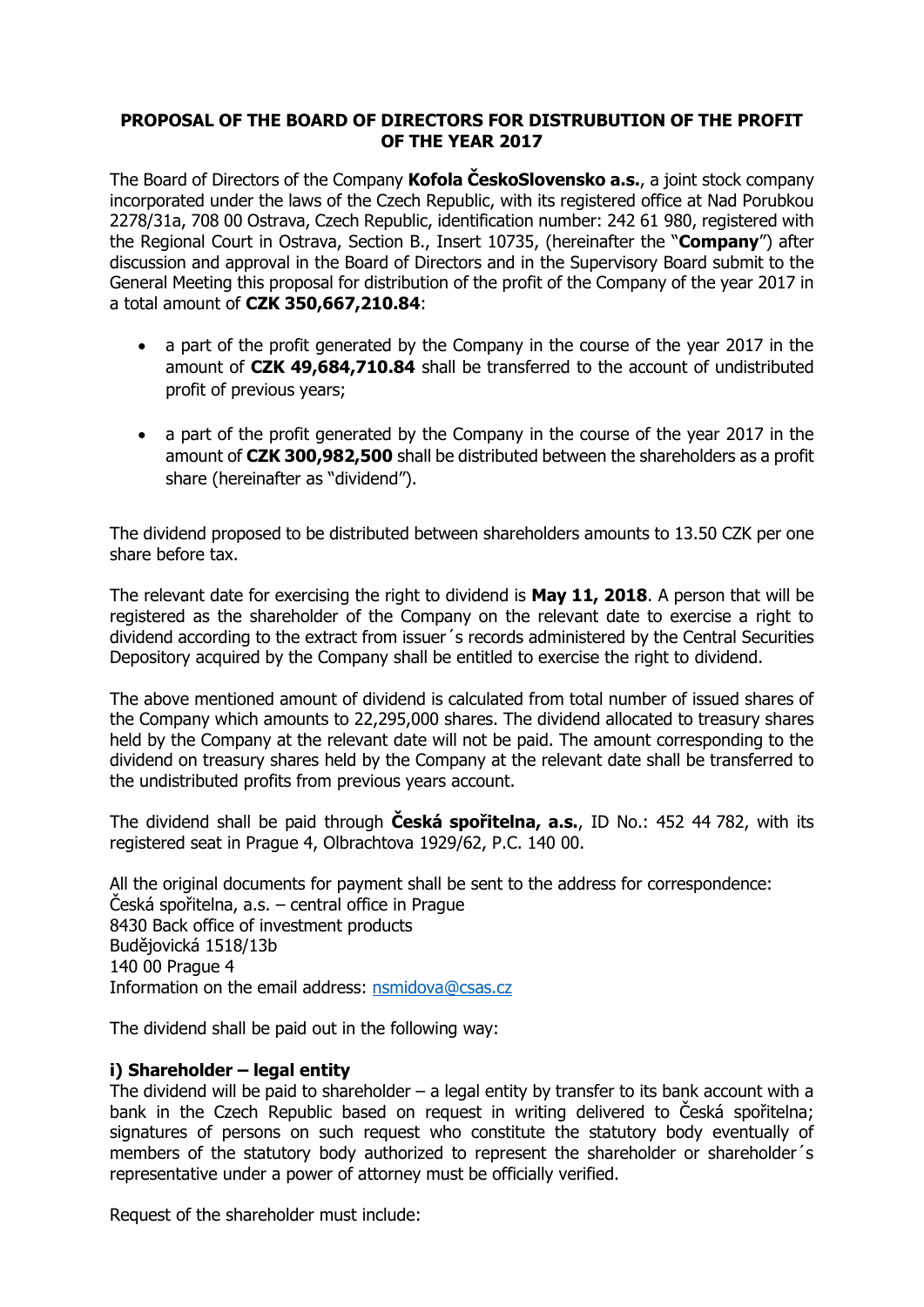- a) shareholder´s bank account number; and
- b) name of bank maintaining the shareholder´s bank account.

Shareholder shall present an original of excerpt from Commercial Registry or other equivalent registry (not older than 3 months) eventually its certified copy evidencing authority of person or persons representing the shareholder – legal entity.

Shareholder´s proxy which is a legal entity must present an original excerpt from Commercial Registry or other equivalent registry (not older than 3 months) eventually its certified copy evidencing authority of persons who constitute the statutory body eventually of members of the statutory body authorized to represent the shareholder´s proxy.

If the shareholder is represented based on a power of attorney or a substitute power of attorney, shareholder´s signature in his position of principal and signature of proxies on eventual substitute power of attorney must be officially verified.

An individual representing the shareholder shall prove his identity by presenting a valid personal ID card.

## **ii) Shareholder – natural person**

The dividend will be paid to shareholder – natural person:

a) in cash at designated branch of Česká spořitelna in the Czech Republic based on presenting a valid personal ID card; or

b) through transfer to shareholder´s bank account maintained by a bank in the Czech Republic based on a request in writing delivered to Česká spořitelna.

Shareholder´s request under letter b) above must include:

- a) shareholder´s bank account number;
- b) name of bank maintaining shareholder´s bank account.

Signature of the shareholder or shareholder's proxy under a power of attorney on the request under letter b) above must be officially verified in situation where the gross advanced payment for the profit share exceeds CZK 1,000.

Shareholder or an individual representing the shareholder under a power of attorney shall prove his identity by presenting a valid personal ID card.

Shareholder´s proxy which is a legal entity must present an original excerpt from Commercial Registry or other equivalent registry (not older than 3 months) eventually its certified copy evidencing authority of persons who constitute the statutory body eventually of members of the statutory body authorized to represent the shareholder´s proxy.

If the shareholder is represented based on a power of attorney or a substitute power of attorney, shareholder´s signature in his position of principal and signature of proxies on eventual substitute power of attorney must be officially verified.

## **iii) Shareholders represented by custodians of securities or participants maintaining a derivative registry**

Custodians of securities and participants maintaining a derivative registry shall be paid the dividend to their bank account maintained with a bank in the Czech Republic based on a request in writing delivered to Česká spořitelna with officially verified signatures of persons on such request who constitute the statutory body eventually of members of the statutory body authorized to represent the custodian or the participant. Request in writing must include an affidavit regarding the tax residency of the beneficial owners of the advanced payment for the